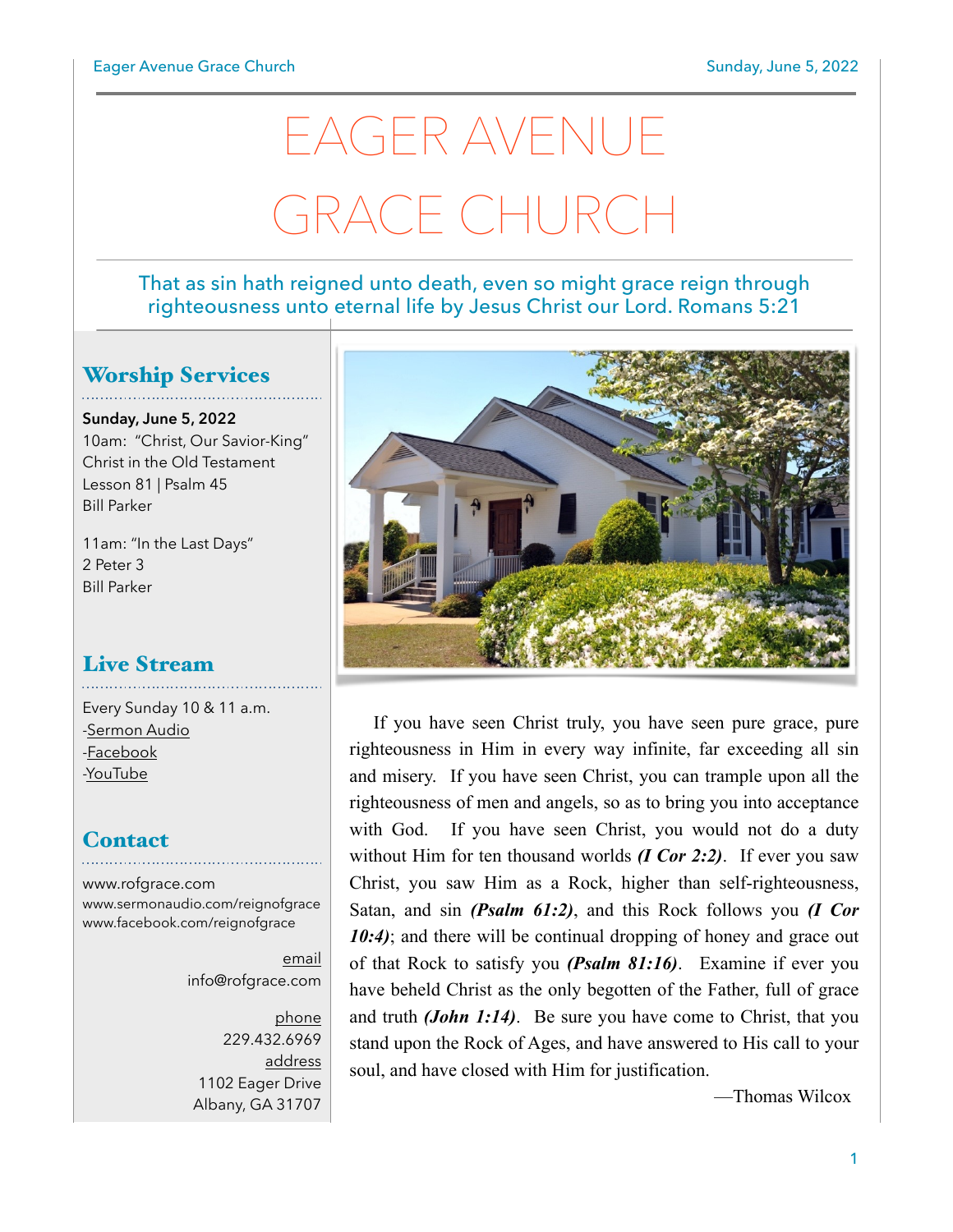Hear my cry, O God; attend unto my prayer. From the end of the earth will I cry unto Thee, when my heart is overwhelmed: lead me to the Rock that is higher than I.

## The Simple Gospel

 The equation is simple. If God requires perfect righteousness and perfect holiness to survive His perfect judgment, then we are left with a serious problem. Either we rest our hope in our own righteousness, which is altogether inadequate, or we flee to another's righteousness, an alien righteousness, a righteousness not our own inherently. The only place such righteousness can be found is in Christ – that is the good news of the Gospel. Subtract this element of alien righteousness that God "counts" or "imputes" to us, then we have no Biblical Gospel at all. Without imputation, the Gospel becomes "another gospel," and such a "gospel" brings nothing but the anathema of God. —Copied

## Birthdays

**Jane Margeson - June 8th Kelsey Morris - June 10th Smith Flynn - June 11th** 

. . . . . . . . . . . . . .

#### **Hymns**

 **June 5th services -Savior, Like a Shepherd Lead Us - 294 -When I Survey the Wondrous Cross - 118**

#### Prayer Requests

 Winston and Patricia Pannell, Alex Wages, Audrey Asher, Frank Dell, Cathy Robinson, Lori Ann Loosier, Leonard Qualls, Cassie Broxton, Nancy Byrd, James Mwali and the mission in Malawi, Africa.

## Pardoned Sin

 It is true that I have sin in me, but it is pardoned. God has forgiven me all trespasses. I stand before Him in my Redeemer, Who undertook for me, and I am perfect in Him. The Father chose me in His Son: He looks upon the face of His Beloved, and sees me in Him. In Christ He is well pleased, so He is with me! As He loves Christ, He loves me! This is the glorious privilege which by faith I now enjoy. I deny sight and sense, and I believe the Word of God! I adhere strictly to the Word of God concerning me, believing myself to be dead indeed unto sin in Christ, and in Him absolutely freed from guilt and condemnation.

 The Father is at peace with me, and He loves me in His Son, with the same love with which He loves Christ – His Father and my Father. With this persuasion I go to war with my corruption. They are fighting against everything that is dear and precious to my soul. But having the promised grace of the almighty Savior for my help, I desire to set upon them in His name. I am at war with sin but at peace in Christ! —William Romaine

 What think ye of Christ? This is the most important question in the world. Happy for that sinner who can answer it from his heart and say, Christ to me is precious. For verily, he is a pardoned, justified, sanctified, saved soul. He is not left to ask, "What must I DO to be saved?" But he is justified IN the Lord by his everlasting righteousness. He is saved IN the Lord with an everlasting salvation.

—William Mason (1773)